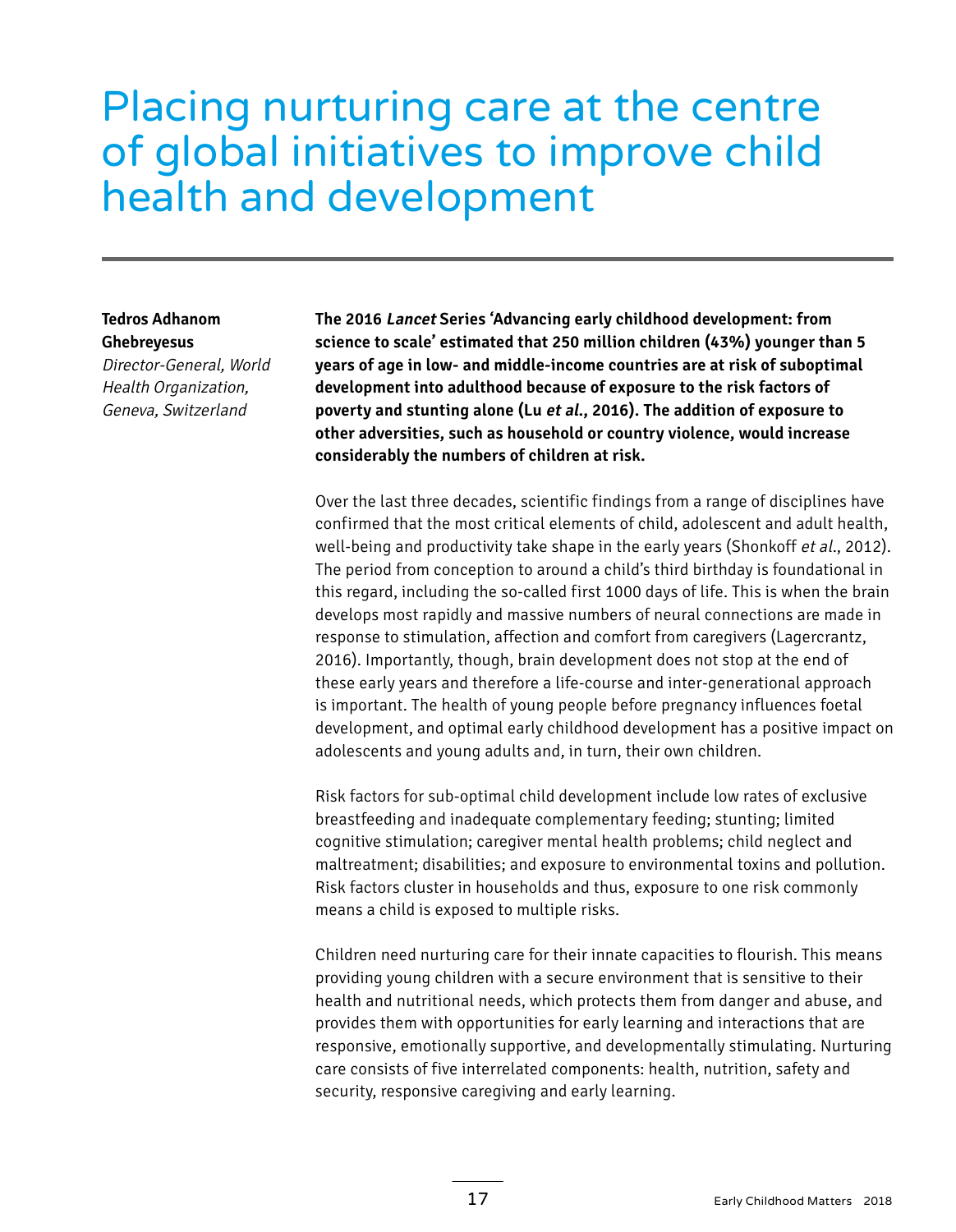Children who do not experience nurturing care are more likely to grow poorly; be less healthy; learn less and complete fewer grades at school; have difficulties relating confidently to others; and be less productive as adults. They may earn close to a third less than the average annual income of their peers, leading to a debilitating, inter-generational cycle of poverty (Richter et al., 2017). When early childhood development is compromised, it threatens economic development, security and peace as well as human well-being. Conversely, investments in early childhood health and development can yield benefitto-cost ratios of around 10:1, boost learning, adaptability and earnings, and substantially reduce mental health disorders, violence, unintentional injuries, and non-communicable diseases later in life (Heckman, 2015).

The health sector has an important role in determining how children develop their intellectual capacities and socio-emotional skills. Many health and nutrition interventions important for child growth and survival have a direct impact on childhood development (Vaivada et al., 2017). Moreover, the health sector has substantial reach to pregnant women, caregivers and families, and young children, in particular in the period from pregnancy to age 3. The global responses to conditions that threaten early childhood development need to be firmly situated within a number of global initiatives where the World Health Organization (WHO) plays an instrumental role.

### The Sustainable Development Goals (SDGs) and the Global Strategy for Women's, Children's and Adolescents' Health

The WHO is committed to the 2030 Agenda for Sustainable Development (United Nations, 2015). This involves a commitment to achieve Goal 3 – Ensure healthy lives and promote well-being for all at all ages – but also support for countries in reaching other SDG targets related to health, nutrition, equality, gender and protection. The Global Strategy for Women's, Children's and Adolescents' Health (2016–2030) aims to ensure that all women, children and adolescents have an equal chance to thrive (Every Woman Every Child, 2015). Its 17 targets derived from the SDG framework and its nine action areas are all relevant for children's development.

## Universal health coverage

Universal health coverage (UHC) exists when all people receive the quality health services they need but do not undergo financial hardship in order to receive those services. The objective has an important equity dimension and aims to ensure that everybody in a country can access a full range of health services, from promotion and prevention to palliative services. The WHO's work is fully aligned with SDG target 3.8, which focuses on achieving UHC, including financial risk protection, access to quality essential health services and access to safe, effective, quality and affordable vaccines for all. Universal health coverage, reaching the most vulnerable groups, and leaving no one behind, is central to ensuring that all

'Children need nurturing care for their innate capacities to flourish.'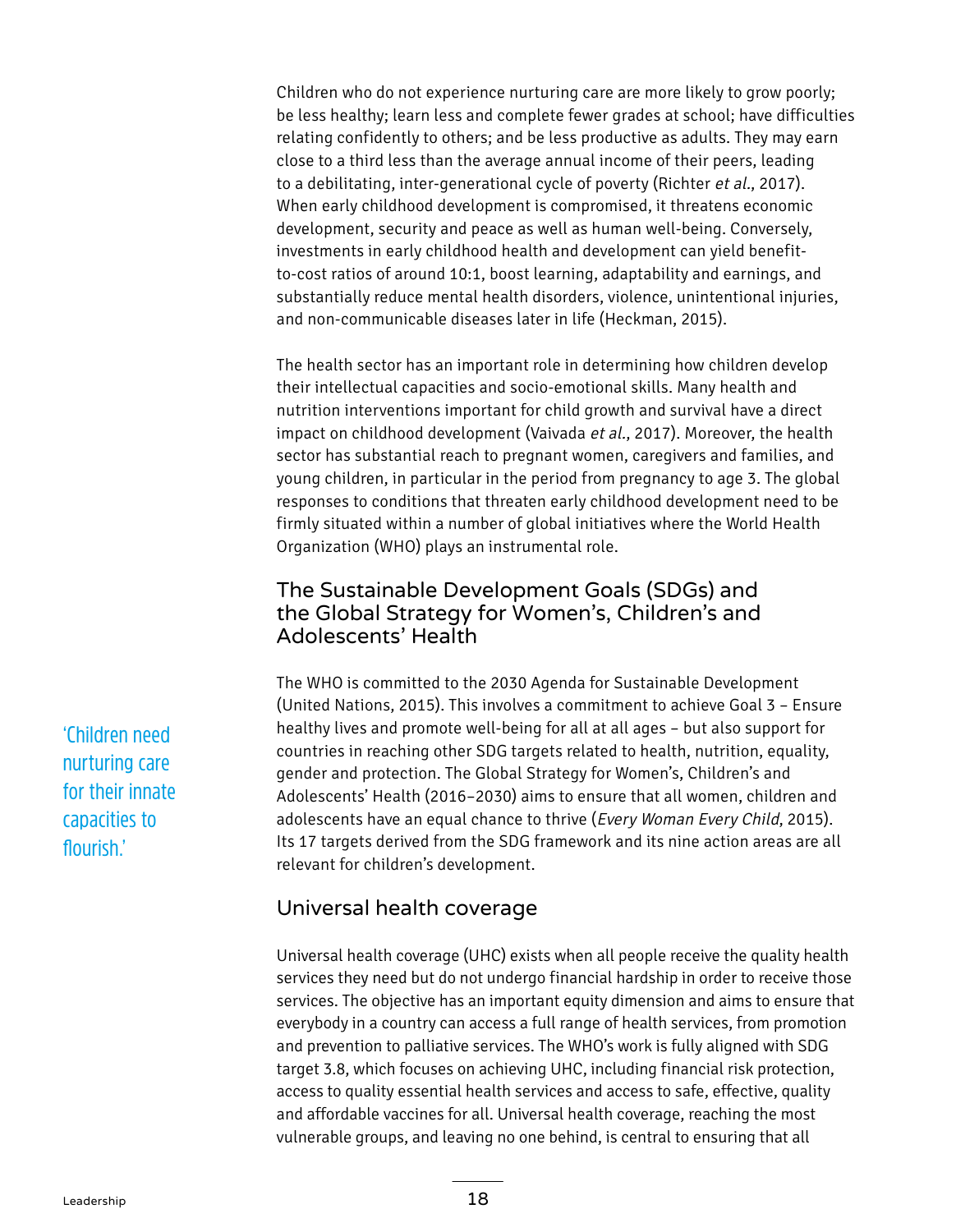

Photo: WHO/Christopher Black

children reach their developmental potential. Without UHC, marginalised families and children in rich and poor countries will experience difficulty in receiving basic health services and children will be deprived of essential interventions for their healthy growth and development.

## The role of the WHO in the nurturing care agenda

The purpose of the 13th general programme of work (2019–2023) of the WHO is to dramatically improve the health of all people (WHO, 2018). The WHO aims to improve human capital by using innovation throughout a life course approach, with a special focus on women, children and adolescents, to provide integrated services, and to enable people to access the information, goods and services they need to survive and thrive at all ages. Getting it right from the beginning and continuing to get it right across the life course will have substantial dividends, as shown by the evidence that healthy ageing depends on epigenetic adaptations occurring during early childhood development.

The WHO through its member states will assist in creating enabling environments for early childhood development, through high-level and sustained political commitment, an appropriate policy and legal framework, availability of adequate financing and monitoring systems, and inter-sectoral mechanisms for coordination and accountability that are deeply embedded in systems at all levels, down to communities. Engaged communities, relevant information, and quality health services will provide parents and caregivers with the support they need to